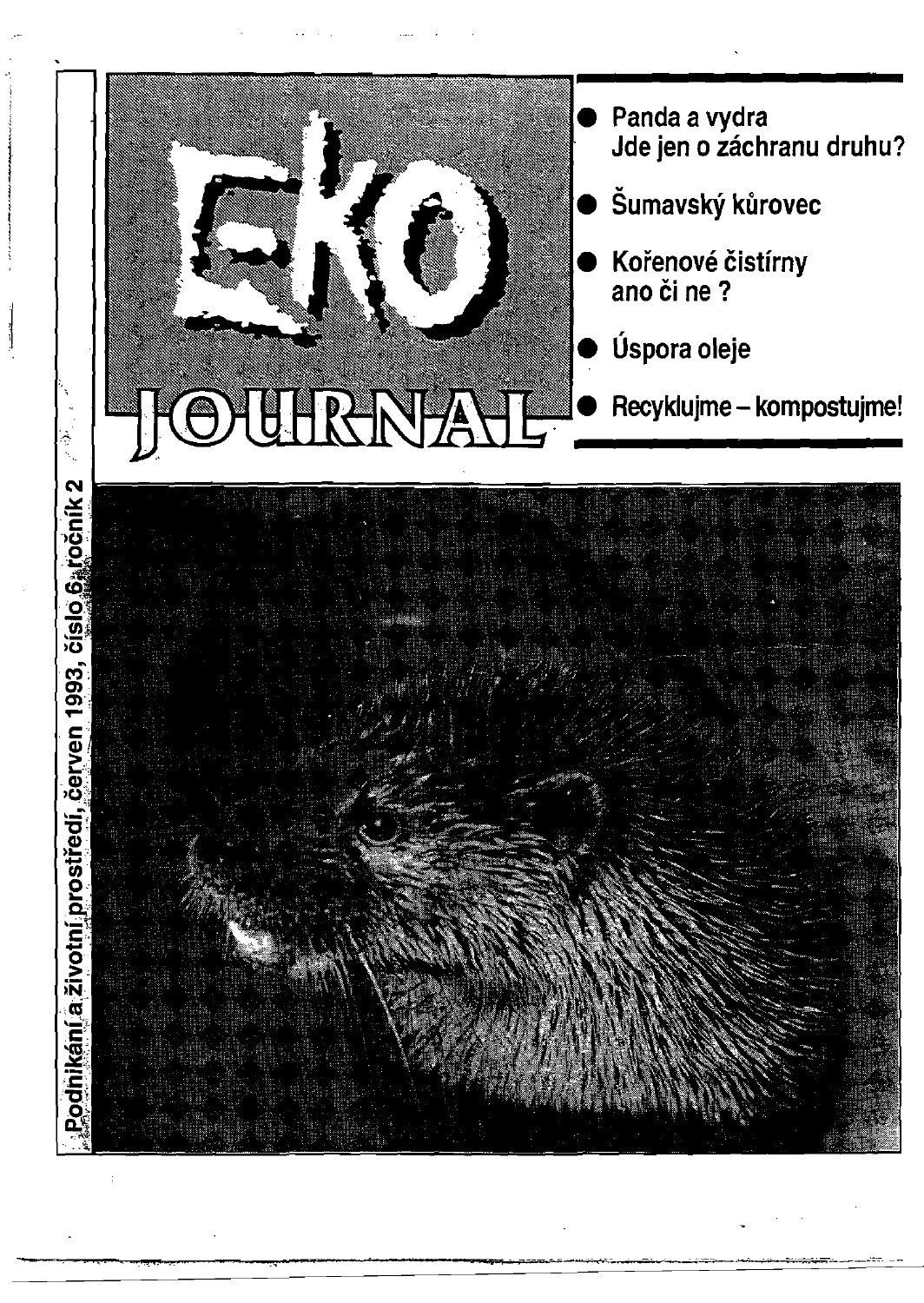## Waste Disposal in Historic Prague: archaeology, toilets and faeces

In a previous article entitled "Environmental archaeology: the, study of man and environment" (Eko journal, October 1992, no.9/1), I discussed the role of environmental archaeology and explained how archaeologists use biological remains recovered from archaeological excavations to reconstruct the prehistoric and historic environment. In this article, 1would like to focus on one important source of data for environmental archaeologists, namely the study of human waste.

nical remains, charcoal, molluscs, etc. being recovered from the surface of the water, the remainder being wet sieved using special fine gauge laboratory sieves). A whole range of environmental material was recovered from the samples, including: botanical remains, wood, charcoal, animal bones, insects and coprolites. One particular sample proved to be especially rich in remains. This was a sample taken from the bottom of a 14th century large  $J''$ -shaped pit (con-

-One of the most important tasks facing the modern environment is the effective disposal of different types of waste (e.g. municipal, industrial,\_ commercial, nuclear, etc.). The problem of waste disposal is not a new one, however, and similar problems. faced our prehistoric and historic ancestors. In the modem world we live in, we take for granted the presence of toilets, sewage systems and clean water, but things have not always been so simple.

Recently, I was engaged as an Environmental Archaeological Consultant by 'Archaia' (prague Archaeology Unit for the Protection and Evaluation of the Historical Herita-



text 1507). The material recovered included large amounts of fruitstones, including: plum, sloe, cherry, . raspberry and grape, as well as vegetable seeds from marrow. Associated with this ma terial were abundant remains of coprolites (mi. neralised traces of human faeces) and insects (see photo). The insects remains largely consisted of fly puparia and fragments of· dung beetles.

The biological remains recovered are very interesting for several reasons. The botanical remains and coprolites provide evidence of the types of food originally eaten by the inhabitants of 14th century Prague, as well as the types of en-: vironments exploited. The large number of coprolite fragments present

*Environmental remains recovered from a 14th century faecal pit at <i>Holan, Praha 1 - Staré Město. From left* to*right,* top:*fly puparia, bones, manuwseeds, raspberry andgrape pips; middle: plumstones,*  cherry stones, coprolite with organic material; bottom: wood fragments.

ge). Part of my briefing was to investigate the archaeological site of Holan in Prague. The site is situated on Rybná street, just behind the Kotva department store in Náměsti Republiky. Rescue excavations, in advance of-development of the site, uncovered traces of Medieval occupation layers, dating to the 13th-15th centuries. Archaeological excavations on the site revealed traces of several buildings, along with rich organic settlement refuse layers, as well as numerous large pits and wells. My briefing was to undertake envirorunental sampling across the site, partly to determine what surviving remains were present but also to investigate if the function of particular archaeological features might be determined from their contents.

This 'environmental detective' work began by taking a series of soil samples across the site. These samples were subsequently processed by water flotation (all the lighter organic material, e.g. botain the deposits suggests that the feature was probably used as a toilet. The inclusion of fly puparia within the deposits indicates the presence of rotting matter and dung. The fragments of dung beetles also recovered suggest that at least some of this dung originated from large herbiverous mammals.

The evidence as a whole suggests that the large pit would have probably remained open for a substantial period of time. Local inhabitants used. it as a toilet as well as a place to dispose of their daily rubbish. The areas around their houses and within the stables, where the animals would have been kept, were probably occasionally cleared, the anlmal dung being dumped also into the same pit. Presumably once the cesspit became too full or the smell too offensive, it would have been abandoned and a new area selected for disposal.

waste disposal – odvoz odpadu well – pramen marrow – marrow – dřeň sewage systems - kanalizační systém insect - hmyz fly puparia - larvy mouchy refuse layers - vrstva odpadků coprolite /faeces - koprolit/výkal dung beetle - chrobák pit – jáma kontrolleit – trešně kontrolleit – cherry – třešně

*j*